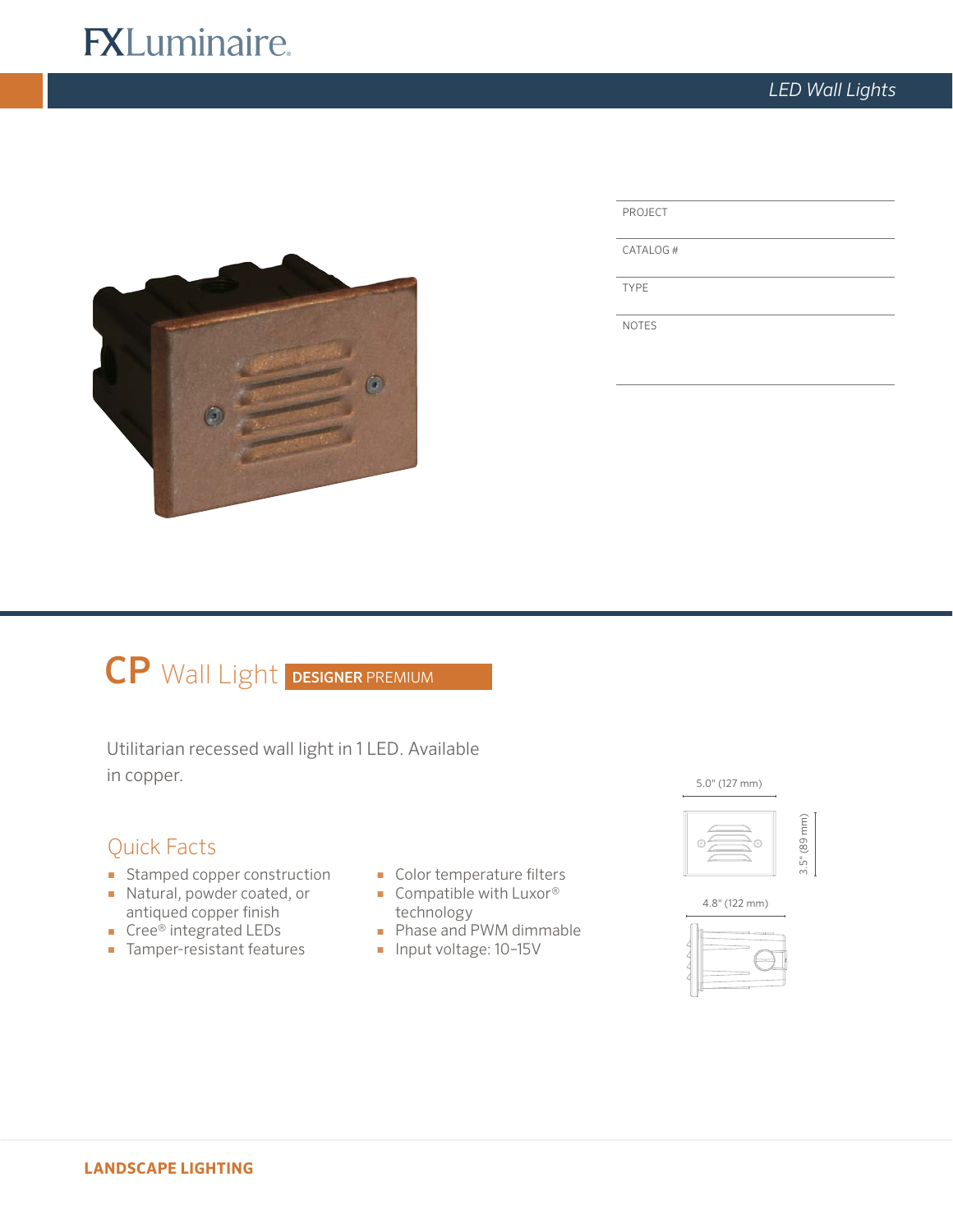# CP Wall Light SPECIFICATIONS

| Output                             | 1LED                                         |  |
|------------------------------------|----------------------------------------------|--|
| Total Lumens <sup>†</sup>          | 10                                           |  |
| Input Voltage                      | 10 to 15V                                    |  |
| Input Power (W)                    | 2.0                                          |  |
| VA                                 | 2.4                                          |  |
| Efficacy (Lumens/Watt)             | 5                                            |  |
| <b>Color Rendering Index (CRI)</b> | $80+$                                        |  |
| <b>Center Beam Candlepower</b>     | 6                                            |  |
| Dimming                            | PWM, Phase**                                 |  |
| <b>RGBW Available</b>              | <b>No</b>                                    |  |
| <b>Luxor Compatibility</b>         |                                              |  |
| <b>Default</b>                     | Zoning                                       |  |
| <b>ZD Option</b>                   | Zoning/Dimming                               |  |
| Minimum Rated Life (L70)           | 50,000 Hrs                                   |  |
| <b>BUG Rating</b>                  | <b>BO-U1-GO</b>                              |  |
| <b>.</b>                           | $\cdots$ $\cdots$ $\cdots$ $\cdots$ $\cdots$ |  |

† *Measured using the 3,900K CCT lens. Multipliers for other CCTs include 0.80 (2,700K), 0.65 (4,500K), and 0.65 (5,200K).*

*\*\* For optimal performance, use a trailing-edge, phase-cut dimmer.* 

#### FX Luminaire

FX Luminaire is an industryleading manufacturer of landscape and architectural lighting products with a focus on the advancement of LED technology and digital lighting control with zoning, dimming, and color adjustment capabilities. We offer a full spectrum of specification-driven lighting fixtures that can be utilized to create elegant, cuttingedge landscape lighting systems for commercial or residential applications. Our products are available exclusively via our extensive professional distributor network.

## Materials

Stamped C110 copper faceplate, A380 aluminum housing, PBT construction box/sleeve, and stainless steel hardware.

## Wiring

18 AWG (1 mm); SPT-1W; 220°F (105°C); 300V; 10' (3 m) length

#### Housing

Die-cast aluminum housing with capacity for one 1LED integrated LEDs.

#### Power

Input 10–15 VAC/VDC, 50/60 Hz. Remote transformer required (specify separately).

#### Lamp

Integrated module with Cree LEDs. Gold-plated connectors and conformal coated for maximum reliability and corrosion resistance. Proprietary on-board intelligent driver uses firmware-controlled temperature regulation, maximizing LED life. Field upgradeable and replaceable, the LEDs are rated to 50,000 hrs. Maximum drive current: 1 A.

# Socket

Socket contains MoistureBlock™ technology, preventing moisture from wicking up into sealed areas of the fixture.

#### Faceplate

Stamped C110 copper faceplate with frosted polycarbonate lens.

# Lens

Polycarbonate lens with shock resistance and high tolerance for thermal expansion and stress.

#### Construction Sleeve

Vertical and horizontal ½" (13 mm) NPT knockouts. Sleeve protector included, preventing caving during wall fabrication.

## **Optics**

Polycarbonate color temperature adjustment lenses included with fixture: 2,700K (pre-installed), 3,900K (no lens), 4,500K and 5,200K options specified separately. Color temperature lenses are field serviceable.

#### Finish

Options of natural copper finish, antiqued finish with brushed (Antique Bronze) or tumbled (Antique Tumbled) effect, or TGIC powder coat finish. Antique finishes sealed with a clear TGIC powder coat layer.

#### Hardware

Tamper-resistant stainless steel fasteners included.

# Ambient Operating **Temperature**

0°F to 140°F (-18°C to 60°C)

Weight 2.3 lbs. (1.0 kg)

### IES Classification Type IV

International Compliance

Compliant per IEC 60598-1 and IEC 60598-2-7 when used with International Wall Kit ("EKITWALL").

#### Control

ZD option utilizes Luxor technology to zone light fixtures in up to 250 groups, and dim each group in 1% increments between 0 and 100%.

## Sustainability

Innovation meets conservation in the design and manufacturing of our products. Where we can, we use recycled materials while maintaining superior functionality. Our LED products provide highquality light at optimal energy efficiency, lifespan, and durability.

#### Installation Requirements

Designed for recessed installation in a vertical wall in the down lighting position only.

#### Warranty

10-year limited warranty

#### Manufacturing 9001:2015 ISO certified facility

Listings



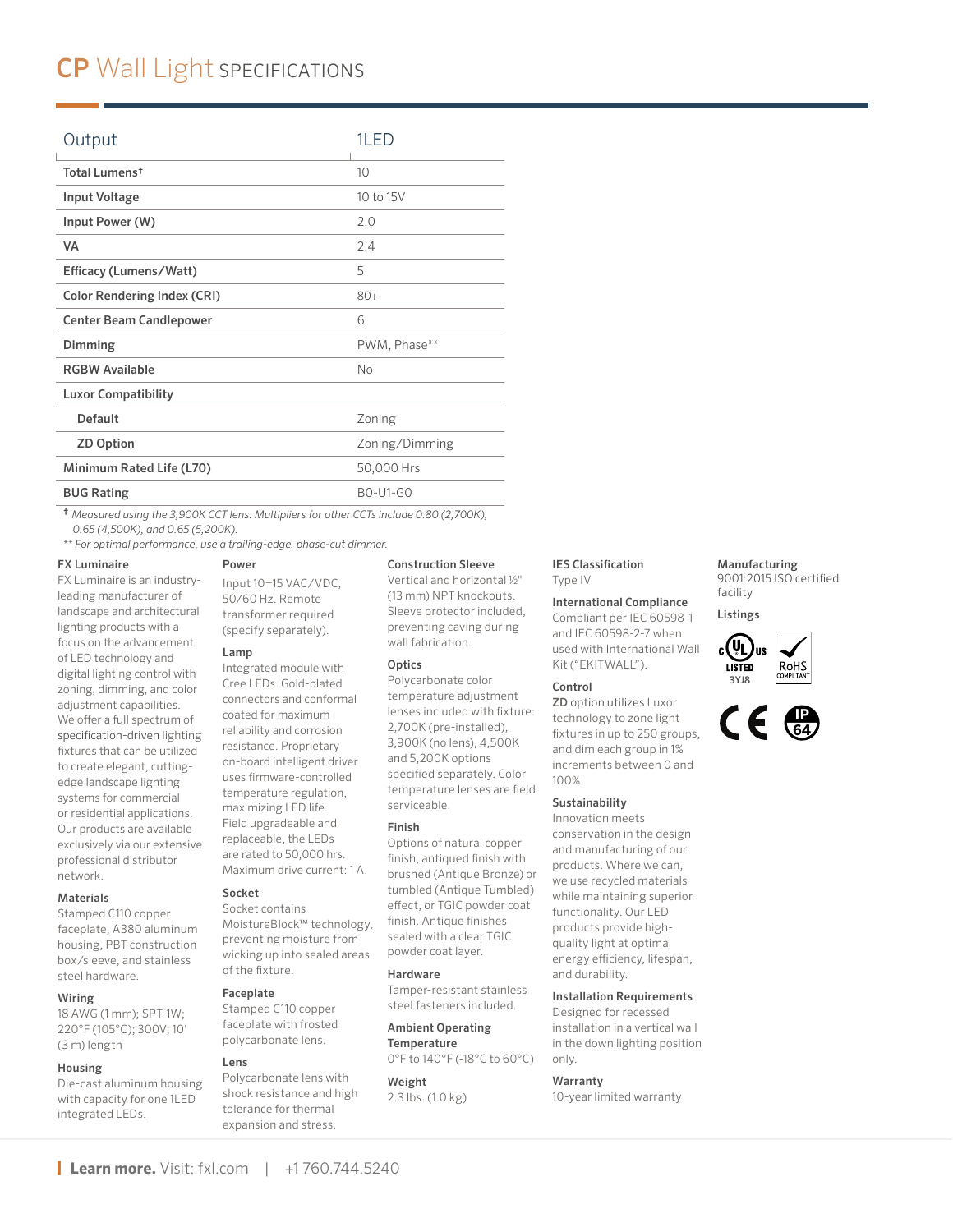# CP Wall Light ORDERING INFORMATION

| Fixture                       | Luxor<br>Option                                                              | Output                           | Finish                               |
|-------------------------------|------------------------------------------------------------------------------|----------------------------------|--------------------------------------|
| $CP*$                         | [default]<br>Zone                                                            | $\blacksquare$ 1LED<br>10 Lumens | $\blacksquare$ CU<br>Natural Copper  |
| $\blacksquare$ ZD<br>Zone/Dim |                                                                              | BZ<br><b>Bronze Metallic</b>     |                                      |
|                               |                                                                              |                                  | $\Box$ DG<br><b>Desert Granite</b>   |
|                               |                                                                              |                                  | $\blacksquare$ WI<br>Weathered Iron  |
|                               |                                                                              |                                  | $\blacksquare$ SB<br>Sedona Brown    |
|                               |                                                                              |                                  | $\blacksquare$ FB<br><b>Black</b>    |
|                               |                                                                              |                                  | W<br><b>White Gloss</b>              |
|                               |                                                                              |                                  | $\blacksquare$ FW<br>Flat White      |
|                               |                                                                              |                                  | A <sub>L</sub><br>Almond             |
|                               |                                                                              |                                  | $\blacksquare$ SV<br>Silver          |
|                               |                                                                              |                                  | $\blacksquare$ NP<br>Nickel Plate    |
|                               |                                                                              |                                  | $\blacksquare$ AB<br>Antique Bronze  |
|                               |                                                                              |                                  | $\blacksquare$ AT<br>Antique Tumbled |
| CP-ZD-1LED-FB                 | EXAMPLE FIXTURE CONFIGURATION:<br>*Includes Sleeve With Cover (250022040000) | CP                               | $\overline{a}$<br>┍<br>1LED          |
|                               |                                                                              |                                  |                                      |
|                               | <b>ACCESSORIES: Specify Separately</b>                                       |                                  |                                      |
| Accessories                   |                                                                              | Code                             |                                      |
|                               | <b>WALL LIGHT CONNECTION KIT</b>                                             | EKITWALL                         | 閳<br>m                               |